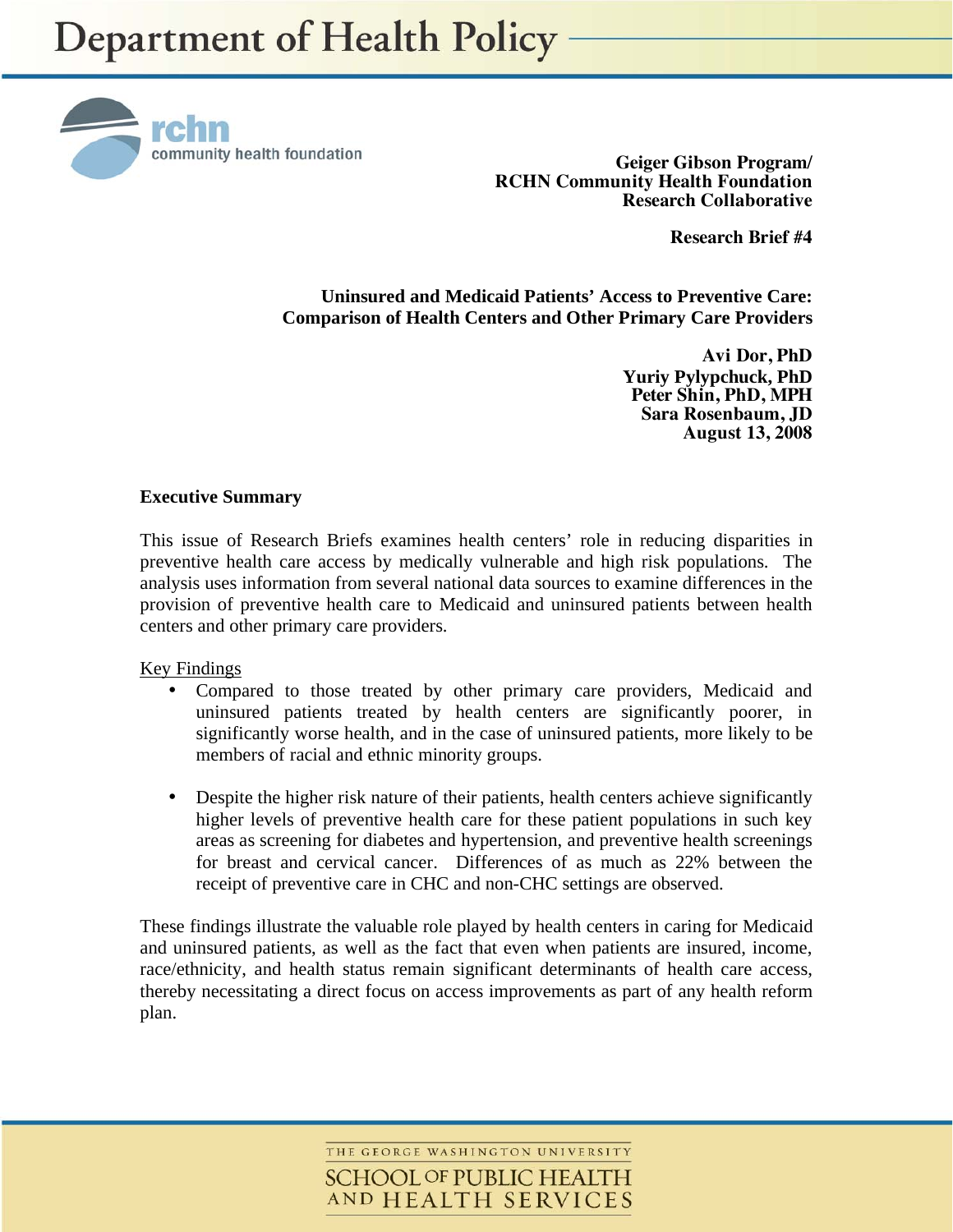## **Introduction**

This Research Brief from the Geiger Gibson/RCHN Community Health Foundation Research Collaborative at The George Washington University School of Public Health and Health Services examines (1) differences between health centers and other primary care providers where uninsured and Medicaid patients receive preventive health care, and (2) how much preventive care those patients receive. Following a brief background, we summarize our methods and present key findings and implications.

## **Background**

## *Community Health Centers*

In 2007 the nation's 1,067 community health centers (CHCs) furnished comprehensive primary health care to more than 16 million persons at approximately 7,000 sites in rural and urban communities designated as medically underserved because of the health risks of the population, a shortage of primary care health professionals, or a combination of these factors. By law, health centers must: (1) be located in or serve communities deemed medically underserved; (2) furnish comprehensive primary health care including services for both preventive and acute health care needs; (3) prospectively adjust their fees in accordance with patients' ability to pay; and (4) be governed by a community board.

Health centers serve a high risk population. In 2007, more than 67% of all health center patients were members of racial or ethnic minority groups, an estimated 27% spoke a primary language other than English, 39% were uninsured, and 91% had family incomes below twice the federal poverty level. Health center patients include some of the highest risk populations in the nation, including farmworkers and homeless persons.

Health center patients' characteristics place them at elevated risk of poor health and also diminish expected health literacy (Rosenbaum, Shin et al., 2007). At the same time, these populations stand to gain significantly from improved access to preventive care because of their greater health needs and the potential system-wide cost-savings that preventive care can generate.

Health centers are widely recognized for the quality of their care, their ability to reduce disparities in health and health care, and their demonstrated ability to meet or exceed national benchmarks in terms of quality performance (Shin, Markus et al., 2008). Similarly, health centers also demonstrate the ability to maintain chronic disease management programs that effectively reduce the risk of complications from chronic conditions (Chi et al., 2007).

Because of their mission and their location, health centers receive special coverage and payment recognition under the Medicare and Medicaid Federally Qualified Health Centers (FQHC) program. Medicaid agencies are required by law to pay health centers a prospective cost-related rate. Medicare payment rates also are linked to reasonable cost.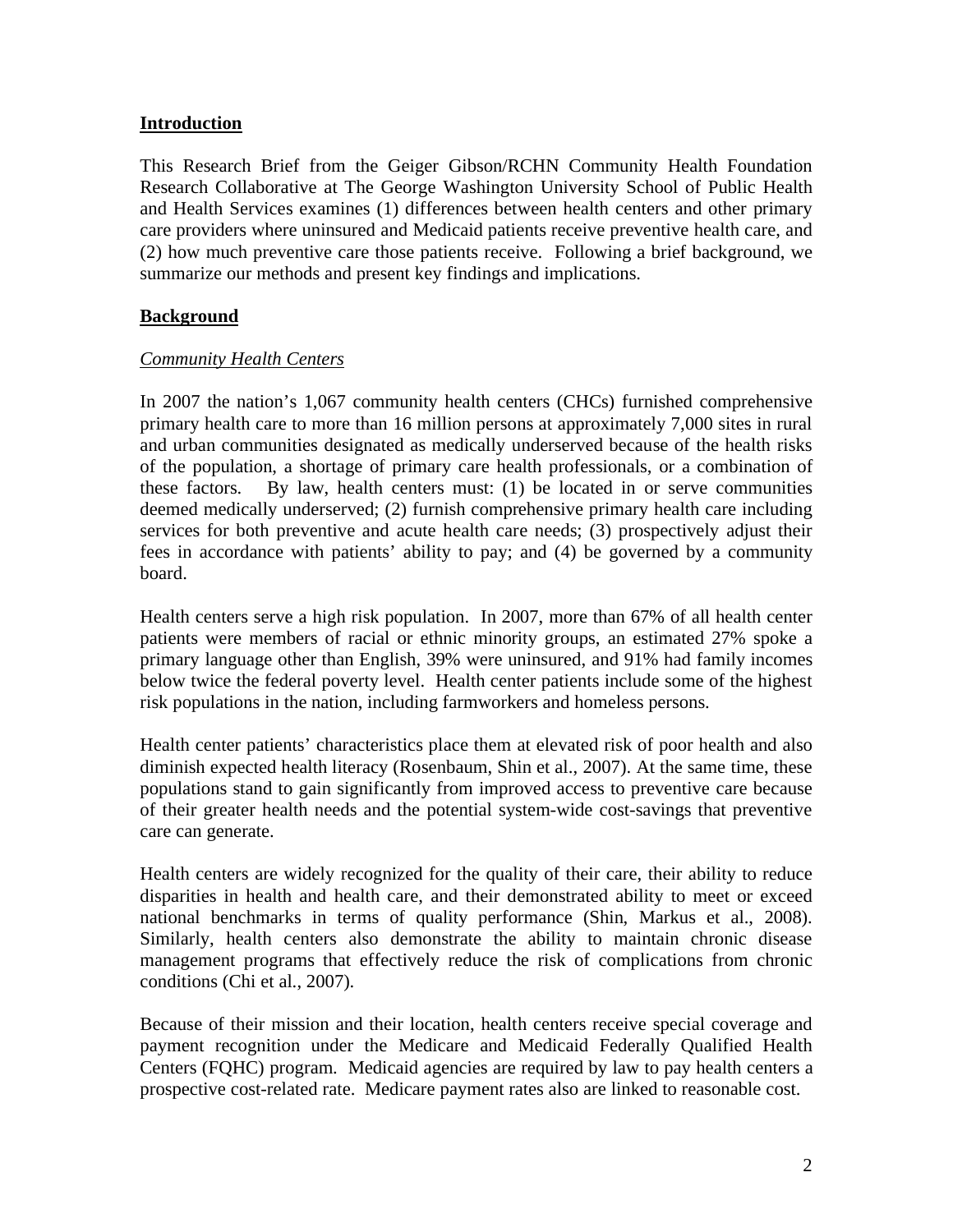### *The Economic Impact of Preventive Health Care and Community Health Centers*

The economic literature continues to indicate that appropriately targeted preventive services that are furnished at greater levels can yield large payoffs by offsetting future health care costs and reducing morbidity and mortality (Russel, 2007, Cohen et al, 2008). For this reason, economists have advocated generous financing of preventive health care, particularly in government programs serving at-risk populations (Chernew, Encinosa and Hirth, 2000, Dor, 2004).

Located in areas at high risk for preventable health problems, health centers serve as an important source of preventive health care. As part of their primary care mission, CHCs are required to furnish a range of preventive services considered part of an appropriate clinical preventive care regimen (HRSA, 2008). The U.S. Clinical Preventive Task Force has identified many of these types of services as being of the type that can improve overall population health. Studies have shown that community-based providers, including CHCs, tend to reduce avoidable hospitalizations significantly (Hadley and Cunningham, 2004, Epstein 2001), and evaluation of CHC performance consistently shows health centers effectively improve access and health outcomes, particularly for traditionally underserved populations (HRSA, 2008; Shi and Stevens, 2008; Grossman and Goldman 1988). Key examples of such services are immunizations for both children and adults, preventive screening examinations for breast and cervical cancer, and testing for highprevalence chronic conditions (e.g. diabetes, hypertension) (U.S. Clinical Preventive Task Force at http://www.ahrq.gov/clinic/USpstfix.htm).

As a result of improved access to preventive and primary care, health centers are capable of generating a significant return on investment (ROI) in the form of cost-savings and economic benefits to the health system. For example, in a comparison of costs between health centers and other primary care providers, CHCs spent, on average, 41% or \$1,810 less per patient (NACHC, 2007). These savings, resulting from lower reliance on more costly emergency room and specialty ambulatory and inpatient care, translated into an estimated total savings of \$10 billion to \$18 billion in 2004 for providing care to 13 million low-income patients. Other studies have found that CHCs can also effectively prevent the onset of complications through early screening, detection, and management of costly chronic conditions (Chin et al., 2007). An analysis of one South Carolina health center found that Medicaid costs for patients with diabetes were \$438 less than costs associated with other primary care settings (\$1,340 in CHCs vs. \$1,778 other ambulatory care practices) (Proser, 2007).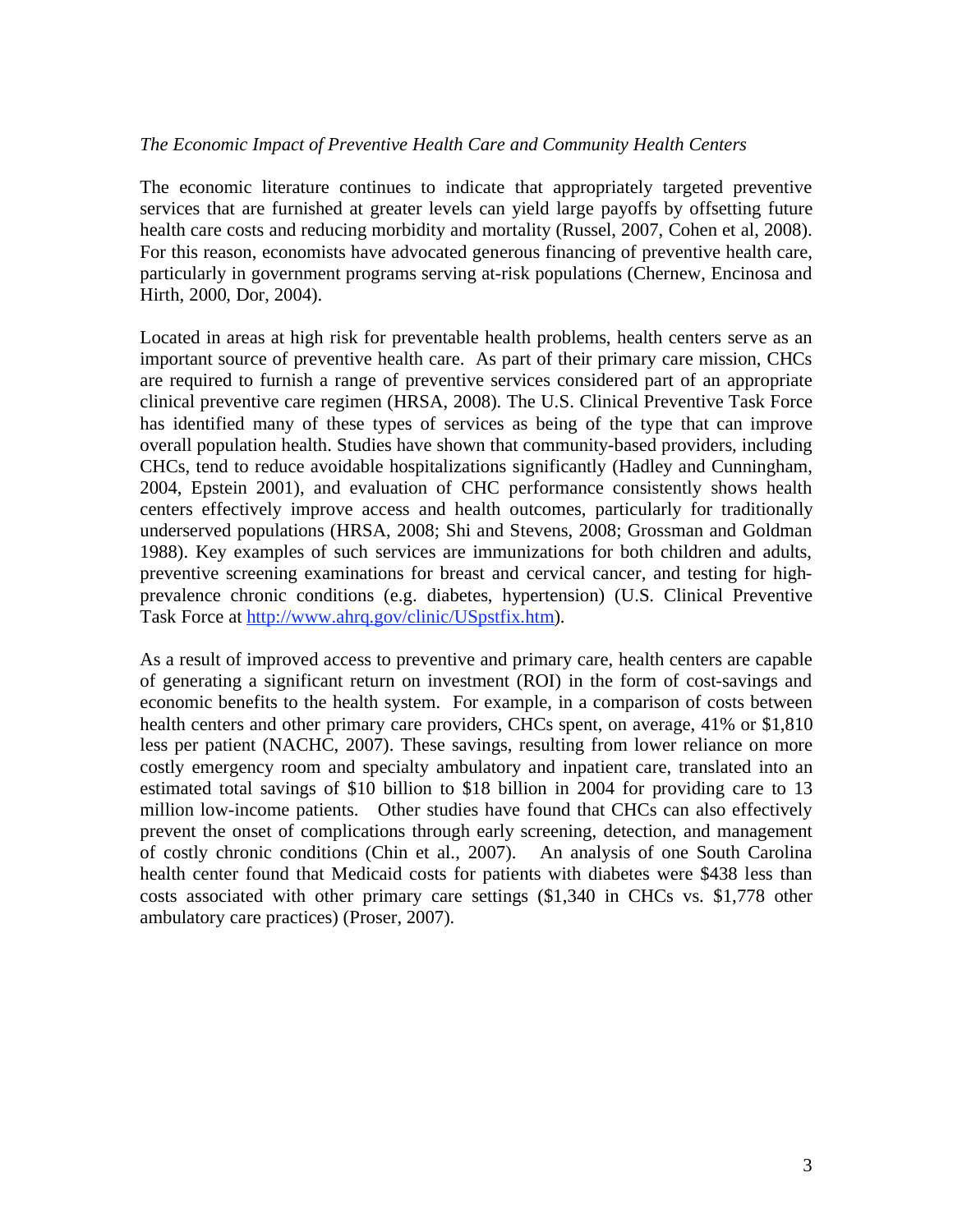## *Comparing the Financing of Health Center and Physician Primary Care Practices*

Primary health care physicians, like other medical professionals in private practice, furnish care predominantly to insured patients; studies also suggest that private primary care physicians furnish a relatively modest amount of care to uninsured patients and Medicaid patients (Cunningham, et al., 2006). **Figure 1** shows that privately insured patients account for 58% of all patients who use non-CHC primary health care practices, while uninsured and Medicaid patients make up only 4% and 14%, respectively. By contrast, uninsured and Medicaid-enrolled patients comprise nearly three-quarters of all health center patients (39% uninsured and 35% Medicaid). Thus, while the distribution of patients in private practice in relation to payer source tends to mirror the distribution of the U.S. population, the distribution of CHC patients by payer source reflects health center's special purpose.



Although CHC operations are supported by a mix of funding sources, they are largely dependent on federal grants and Medicaid revenue. Data derived from the Uniform Data System, a nationwide reporting system covering all health centers and maintained by the Health Resources and Services Administration ("HRSA")<sup>1</sup> show that in 2007, 21% of health center revenues were derived from federal grants, while 36% came from Medicaid payments (HRSA, 2007). **Figure 2** shows that while Medicaid revenues tend to align with CHC patient distribution, private health insurance revenues tend to be more limited. Privately-insured patients account for 15% of all CHC patients, while private insurance

<sup>1</sup> <sup>1</sup> A full explanation of the UDS can be found at http://bphc.hrsa.gov/uds/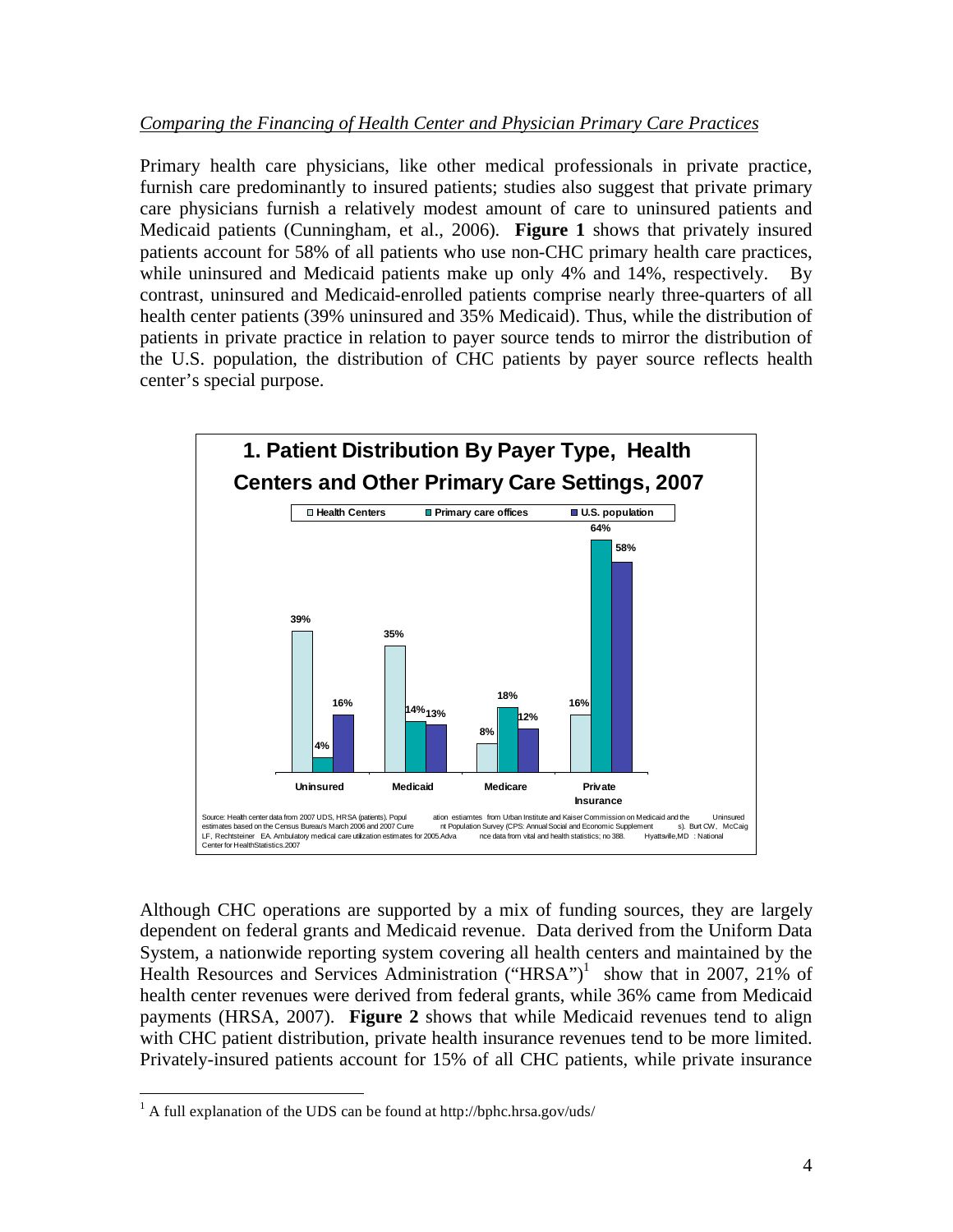revenues represent only 7% of all CHC revenues. This amounts to a per-patient payment level of \$268 in 2006 for privately insured CHC patients, less than half of the average CHC per patient cost of \$561 in that year (Shin, Finnegan et al., 2008).



# **Data and Methods**

This study used data from the 2002-2005 pooled Medical Expenditure Panel Survey (MEPS) to compare use of preventive services by adults (aged 25-64 years) who visited community health centers and other sources of care. The MEPS is a national set of surveys of families, individuals, medical providers, and employers.

From the MEPS encounter file we identified three routine preventive services that apply to both men and women: cholesterol test, blood pressure check, and vaccination against influenza for adults aged 25-64; as well as three relatively common screening tests that are gender-specific: 1) screening tests for detecting cervical cancer (pap smears) for women aged 25-64, 2) a breast examination performed by the primary care provider, to detect breast cancer for females, aged 25-64, and 3) mammography for females, aged 40- 64).

Using data from the 2002-2005 MEPS, we examined the utilization of preventive services in two populations (Medicaid-enrolled and uninsured patients) who together account for 75% of all CHC patients. First, we examined the extent to which Medicaid patients in CHCs utilize preventive services relative to patients who obtain preventive care from other ambulatory care sources. Second, we focused on the extent to which the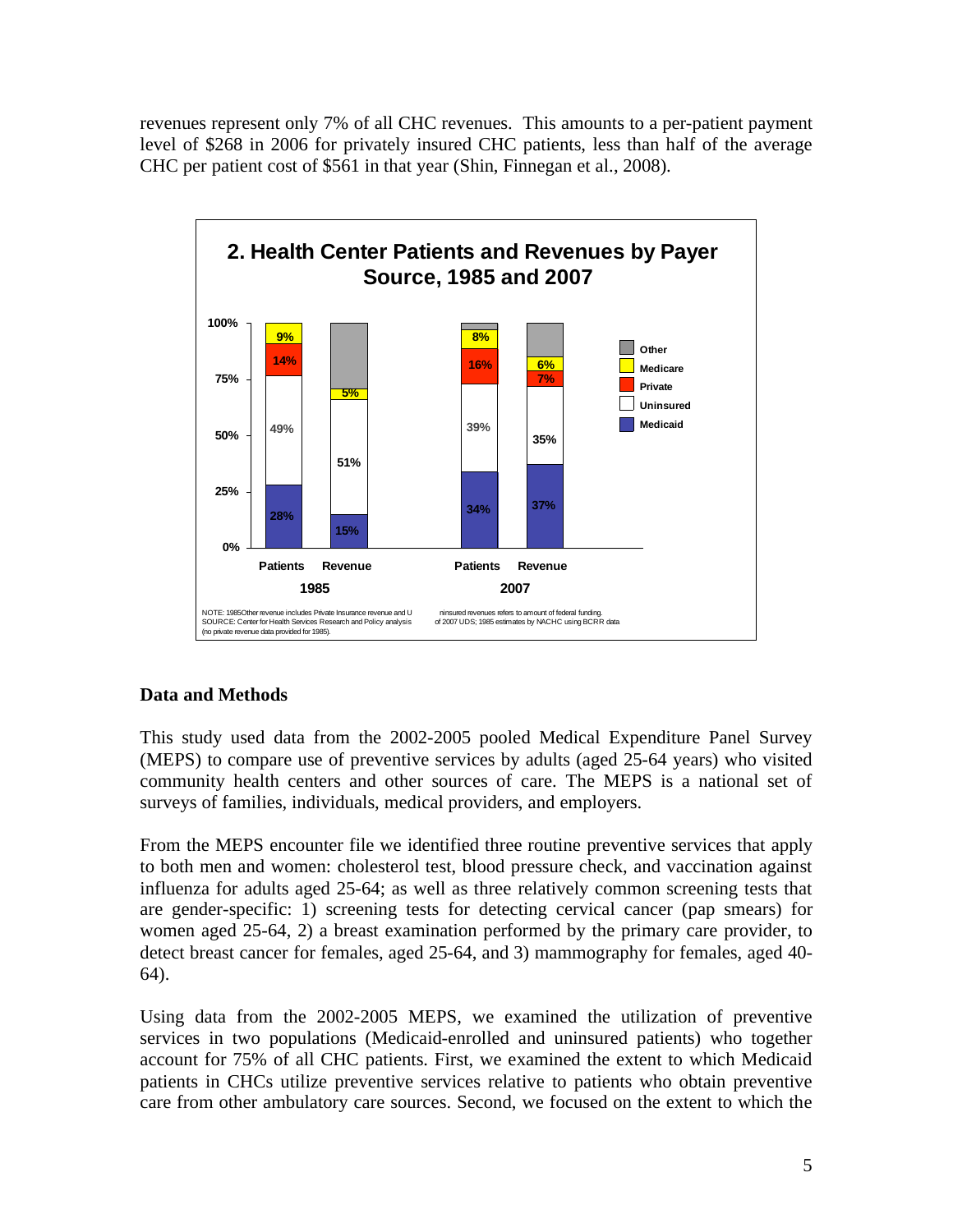uninsured in CHCs utilize preventive services relative to other sources. Given the research and evaluation of CHCs as effective providers of care, as well as their special emphasis on preventive care, we expected to find that with respect to uninsured and Medicaid patients, CHCs furnish a greater level of preventive care than do other types of primary health care practices.

Statistical significance for the differences between CHC and the non-CHC patients were determined using Z-scores, adjusted for variances of proportions. All utilization rates were adjusted for MEPS sampling weights. We performed a standard adjustment for basic demographic characteristics: age, race, and, where relevant, gender. Descriptive analysis by available socioeconomic and health measures of ethnicity/race, poverty level, and limitations due to physical, mental, or emotional problems (as indicated by severe difficulty performing basic daily activities) are also shown to highlight major differences in patient characteristics in CHC and non-CHC practices. The findings are based on estimates after adjusting for basic demographic characteristics. Additional details of the methodology used to analyze MEPS data can be found in the Appendix.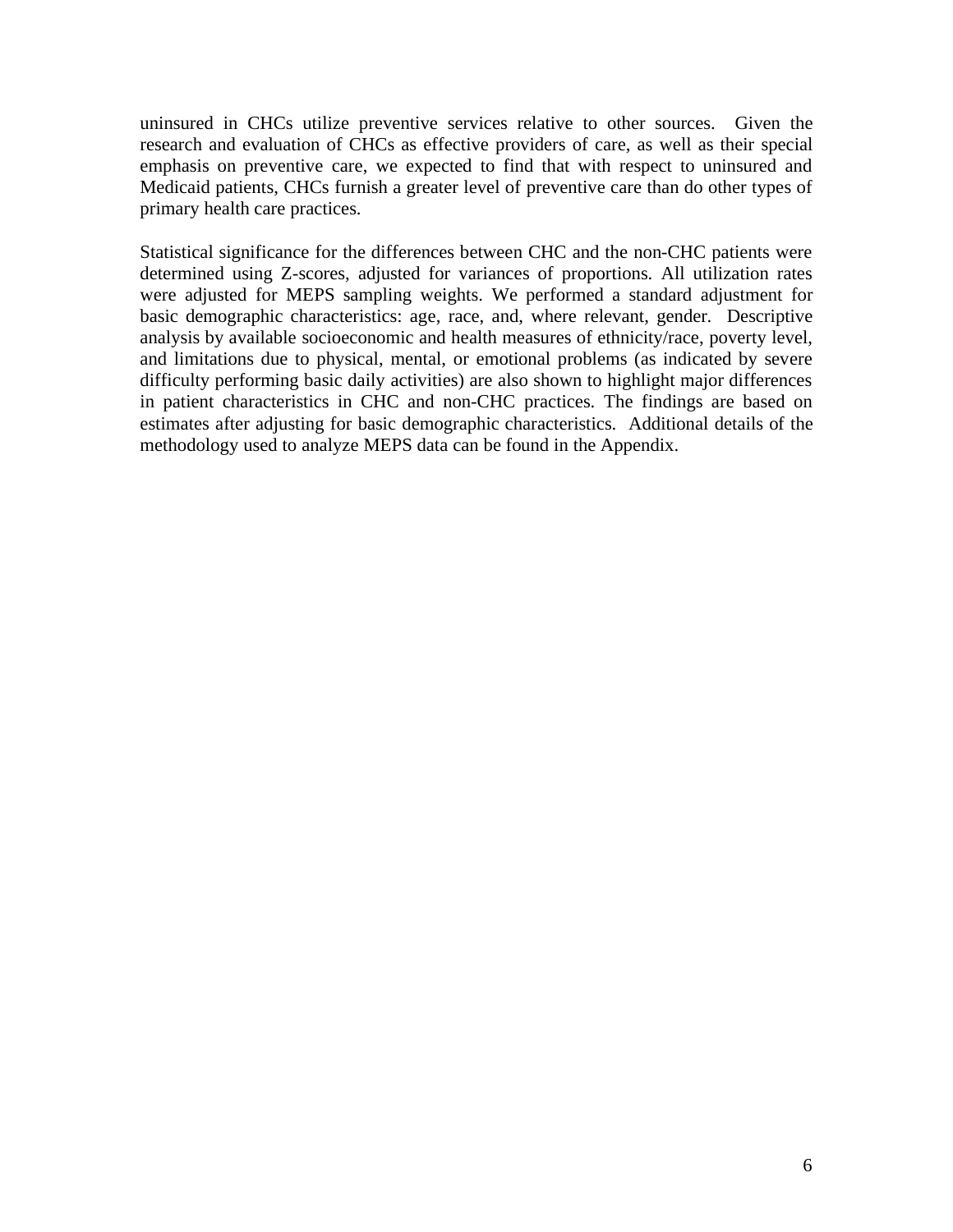## **Findings**

*Key patient differences: CHC and non-CHC settings* 

**Figure 3** shows key differences in patient characteristics between CHC and non-CHC patients. Although there is no difference in race or ethnicity and only small differences in financial status, 32% of CHC Medicaid patient visits involved patients with disabilities (as measured by the presence of one or more limitations in activities of daily living), compared to 24% of visits by Medicaid patients in non-CHC settings. The results tend to support the general literature, which show health centers appear to be significantly more likely to treat Medicaid patients with measurable physical or mental health conditions (HRSA, 2008).

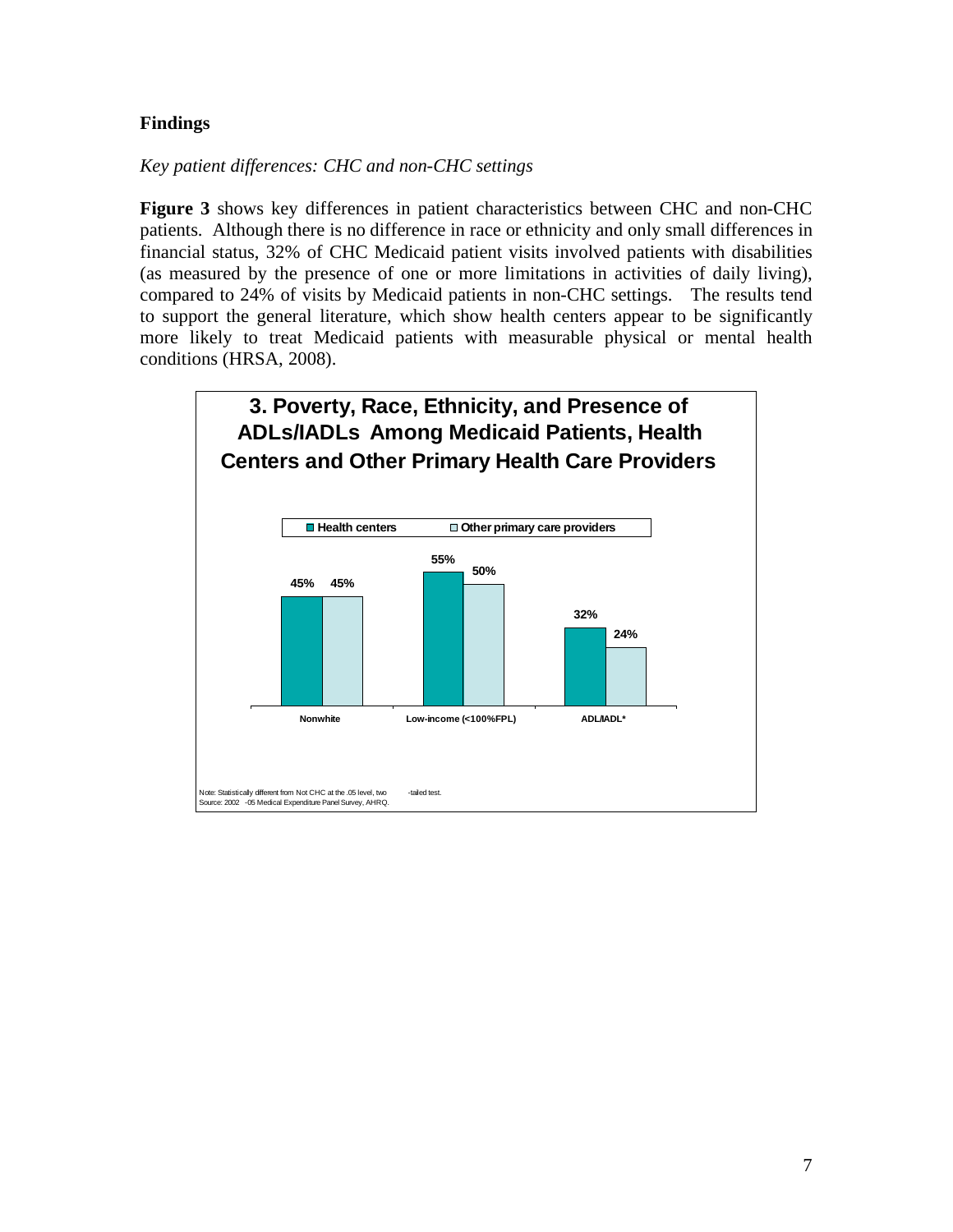Among uninsured patients, the differences in those who use health centers and those who use other types of ambulatory care are particularly notable. **Figure 4** shows that uninsured CHC patients are more likely to be nonwhite and to have family income below the federal poverty level than those who use other types of ambulatory care. Specifically, 54% of uninsured CHC visits were made by nonwhite persons, compared to 37% of uninsured visits in other ambulatory care settings. Similarly, 34% of CHC uninsured visits were by patients with incomes less than 100% of the federal poverty level, compared to 21% of those patients treated in other practice settings. Because the most severely disabled poor are eligible for Medicaid, it is not surprising that there were no significant differences in the ADL status of uninsured patients in CHC versus non-CHC settings. But the fact that health centers' uninsured patients are significantly more likely to be poor and nonwhite suggests health risks are higher compared to low income patients who receive care in other settings, given the association between deep poverty, racial/ethnic minority status, and health risk.

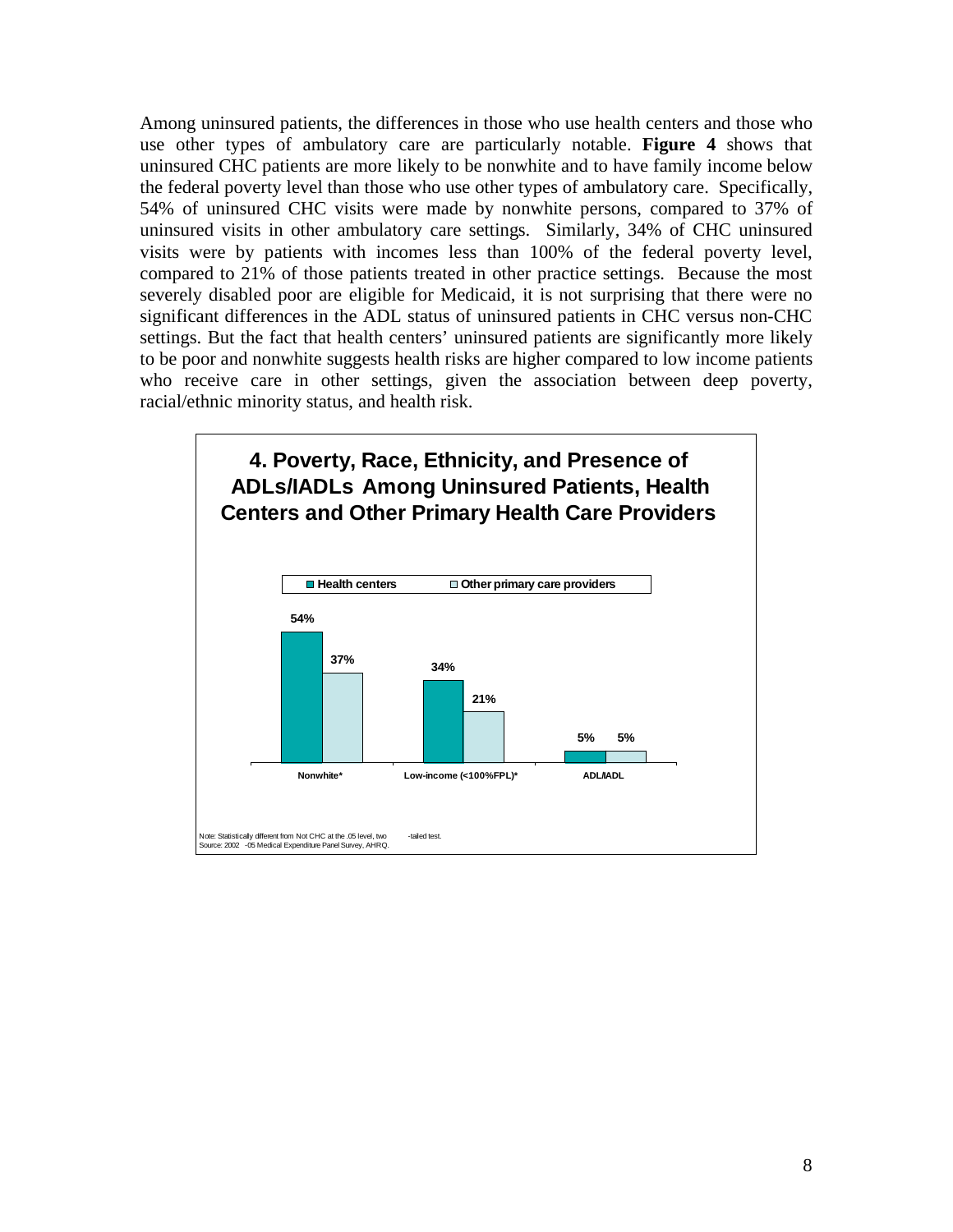### *Preventive health care performance: health centers and other ambulatory care providers*

Despite their higher risk for poor health outcomes, Medicaid and uninsured patients served in health centers appear to receive greater levels of preventive care. **Figure 5** shows the percent difference in utilization by Medicaid CHC and non-CHC patients for the six categories of preventive health care. After adjusting for basic demographic characteristics, utilization was significantly ( $p < 0.05$ ) higher among CHC users for all of the preventive tests and services considered. For example, Pap smears and exams for breast cancer were 14% higher among CHC patients, followed by mammography and cholesterol where utilization rates were 13% and 8%, respectively. Similarly, the utilization rate of CHC patients receiving blood pressure checks and flu shots was 5% a higher.

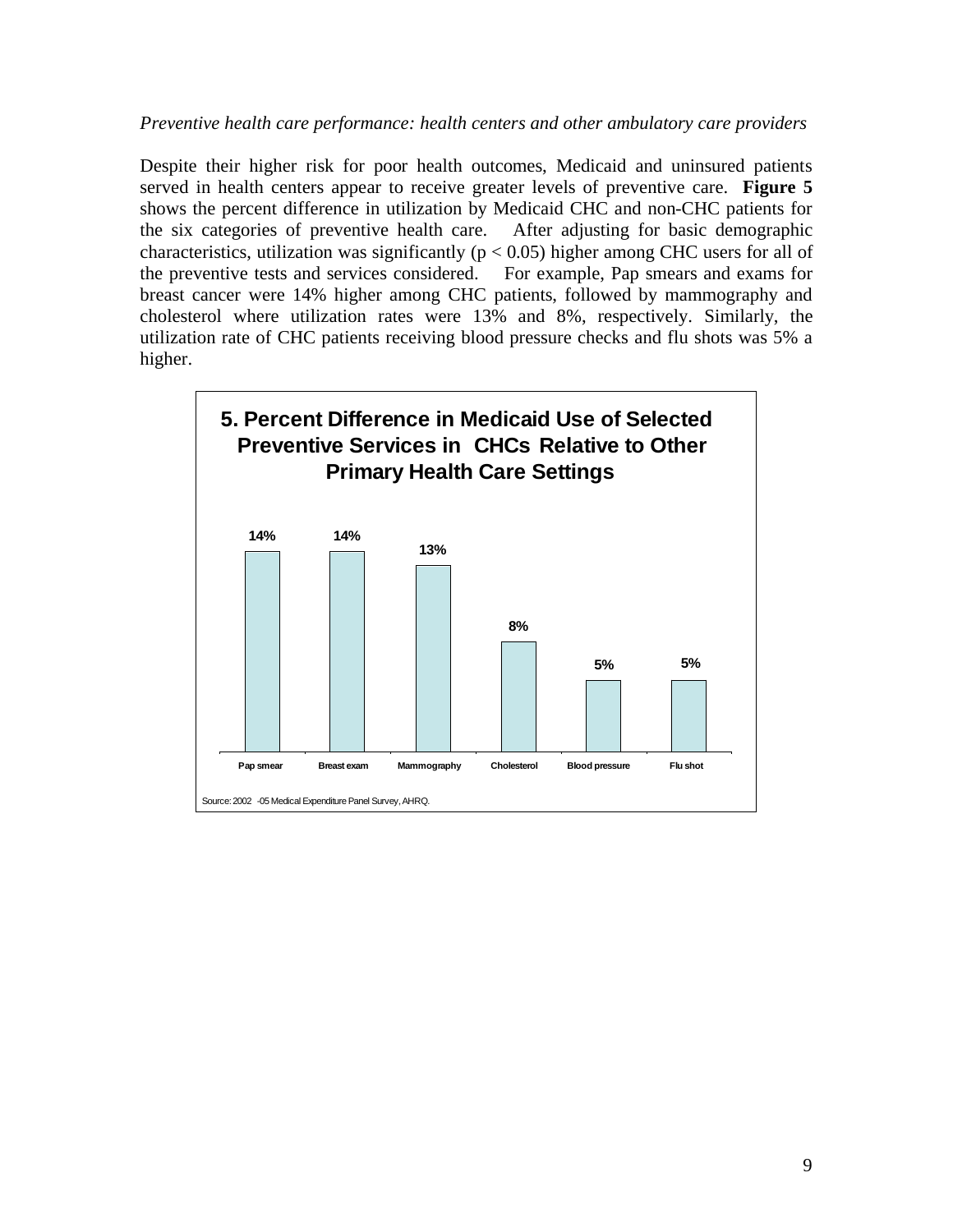**Figure 6** demonstrates a similar pattern in the use of preventive services among uninsured patients; indeed, uninsured patients who received care from CHCs were more likely to receive preventive services. The Pap smear procedure was associated with the greatest difference, with a utilization rate 22% higher among CHC patients compared with non-CHC patients; this was followed by breast exams, where use among CHC patients was 17% higher. With the exception of the influenza vaccination, the use of preventive services among uninsured CHC patients was higher and the differences were statistically significant.



It is worth noting that while Medicaid CHC patients have a relatively higher utilization rate than non-CHC patients, less than one quarter of adults receive immunization. Similarly, the MEPS data indicate only 22 % of uninsured patients in CHC and non-CHC settings receive the flu vaccine.

## **Implications**

These findings suggest two main conclusions. First, despite certain broad similarities, key characteristics are associated with patients who receive preventive treatment in various primary care practice settings. Second, in spite of similarities in clinical practice capabilities, different primary health care practice settings achieve significantly different patient care outcomes where use of preventive care is concerned. Specifically, despite a more vulnerable patient mix, health centers out-perform other types of ambulatory care providers with respect to both Medicaid and uninsured patients in their use of preventive care.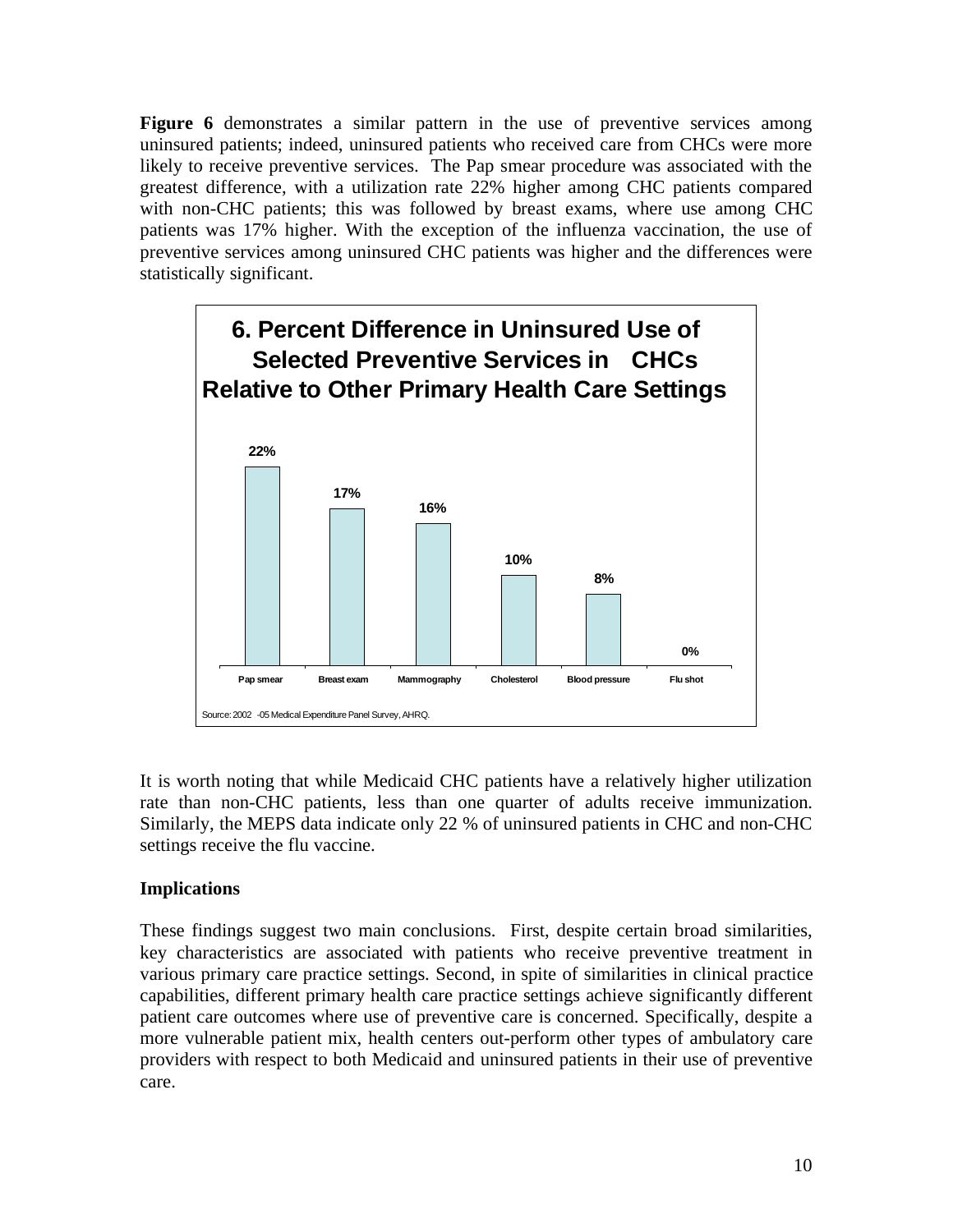The evidence from MEPS indicates that Medicaid patients treated in CHC settings are more likely to have health limitations, while uninsured persons treated by CHCs are more likely to be extremely impoverished and to be members of racial and ethnic minority groups. The data also show that for both the Medicaid and uninsured patients, CHCs achieve a significantly higher degree of preventive health care utilization. Possible factors associated with higher preventive care utilization at CHCs may be their accessible locations, their emphasis on cultural competency and the elimination of language barriers and barriers created by low health literacy, and patient cost sharing that is prospectively adjusted by ability to pay. Higher preventive health care rates are particularly notable in the case of women's health services, but also are significant for preventive treatments associated with serious and chronic health conditions.

These findings hold several health policy implications. First, they suggest that health centers fulfill an important role in Medicaid, as not only the largest single source of primary health care but also as one that performs particularly well for Medicaid patients. Health center performance suggests the importance of the Medicaid prospective payment system (PPS), a special cost-related health care payment system required by federal law, which is designed to align health center payments with the reasonable cost of care. These findings suggest the continuing importance of using a payment methodology for low income patients that allows providers to align performance and costs, so that the provision of preventive care is incentivized.

A second implication relates to findings concerning the treatment of uninsured patients and similarly suggests the importance of financing care. Unlike health care providers that can select more affluent practice sites and patient populations in order to minimize their exposure to high economic risk, health centers, by law, must position themselves in the most accessible locations to the poorest and most at risk populations. The importance of subsidizing care for the uninsured to make economically feasible practice in the poorest and least well served communities can hardly be overstated.

A third implication flows from the key differences that can be found in nominally similar patient populations. This analysis underscores that neither Medicaid nor uninsured patients are all alike - health centers serve the most vulnerable subgroups within each patient group. This finding suggests that these patterns could be expected to continue, even were comprehensive health reform to be enacted. By their location choices and practice preferences, non-CHC providers could be expected to maintain a more "favorable" patient selection in relation to income and health care need, as well as different race/ethnicity patterns. These patterns of patient access, even among nominally "like" patient groups, demonstrate the ongoing need as part of any health insurance reform to assure the continuation of investments needed to create and maintain high performing access points in communities at risk for medical underservice.

A fourth implication has to do with health literacy. Low health literacy has been estimated to have an annual national economic impact of as much as \$69 billion in avoidable expenditures per year (IOM, 2004). The findings from this analysis underscore the literature suggesting that the way in which health care providers interact with patients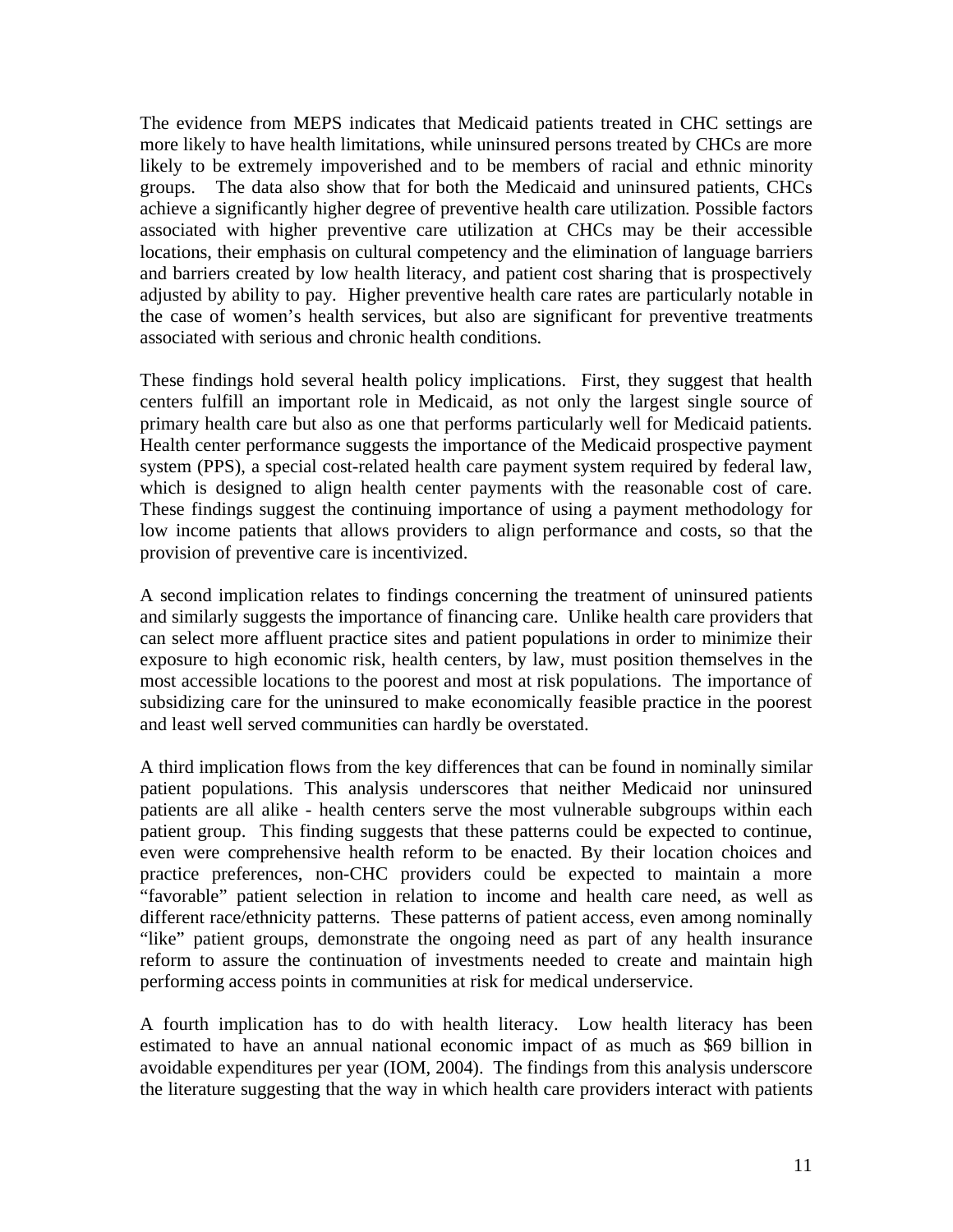with limited health literacy can help overcome the effects of low literacy. Specifically, greater use of preventive health care in practice settings such as health centers, which have been designed to overcome access barriers created not merely by travel distance and physician shortage, but language and cultural barriers to care, may lead to higher levels of health literacy. In this respect, the experiences of health centers in furnishing preventive care helps illuminate the importance of directly investing in the establishment and support of clinical providers, such as health centers, that tailor their services to hard to reach populations.

A final observation is worth noting in the context of immunization. Health centers' limited provision of influenza vaccine in the case of both Medicaid and uninsured patients may be a reflection of several factors, including the low level of influenza immunization rates generally among adults, a shortage of the vaccine, and the fact that where Medicaid patients are concerned, state Medicaid programs may not have uniformly cover the vaccine during the study years in question. The low overall performance of ambulatory care practices where immunizations are concerned should be a focus of ongoing attention. In the context of health centers, low rates suggest the need for greater access to vaccine supplies from state health agencies and an adjustment of the Medicaid FQHC coverage and payment rules to specifically include adult vaccines recommended by the CDC and the cost of administration. In this way, potential financial barriers to improved immunization performance could be removed.

## **Reference:**

Burt CW, McCaig LF, Rechtsteiner EA, 1007. Ambulatory Medical Care Utilization Estimates for 2005. *Advance data from vital and health statistics*; no 388. Hyattsville, MD: National Center for Health Statistics.

Chernew MW, Encinosa R, Hirth, 2000. Optimal Health Insurance: The Case of Multiple Treatment Options. *Journal of Health Economics* 19(5):585-609

Chin MH, et al., 2007. The Cost Effectiveness of Improving Diabetes Care in U.S. Federally Qualified Health Centers. *Health Serv Res* 47(6 Pt 1):2174-93.

Cohen JT, Neumann PJ, Weinstein MC, 2008. Does Preventive Care Save Money? Health Economics and the Presidential Candidates. *New England Journal of Medicine*  358 (7): 661-663.

Cunningham PJ, May JH, 2006. *A Growing Hole in the Safety Net: Physician Charity Care Declines Again*, Tracking Report No. 13, Center for Studying Health System Change, Washington, D.C.

Dor A, 2004. Optimal Price Rules, Administered Prices and Suboptimal Prevention: Evidence from a Medicare Program. *Journal of Regulatory Economics* 25(1):81-204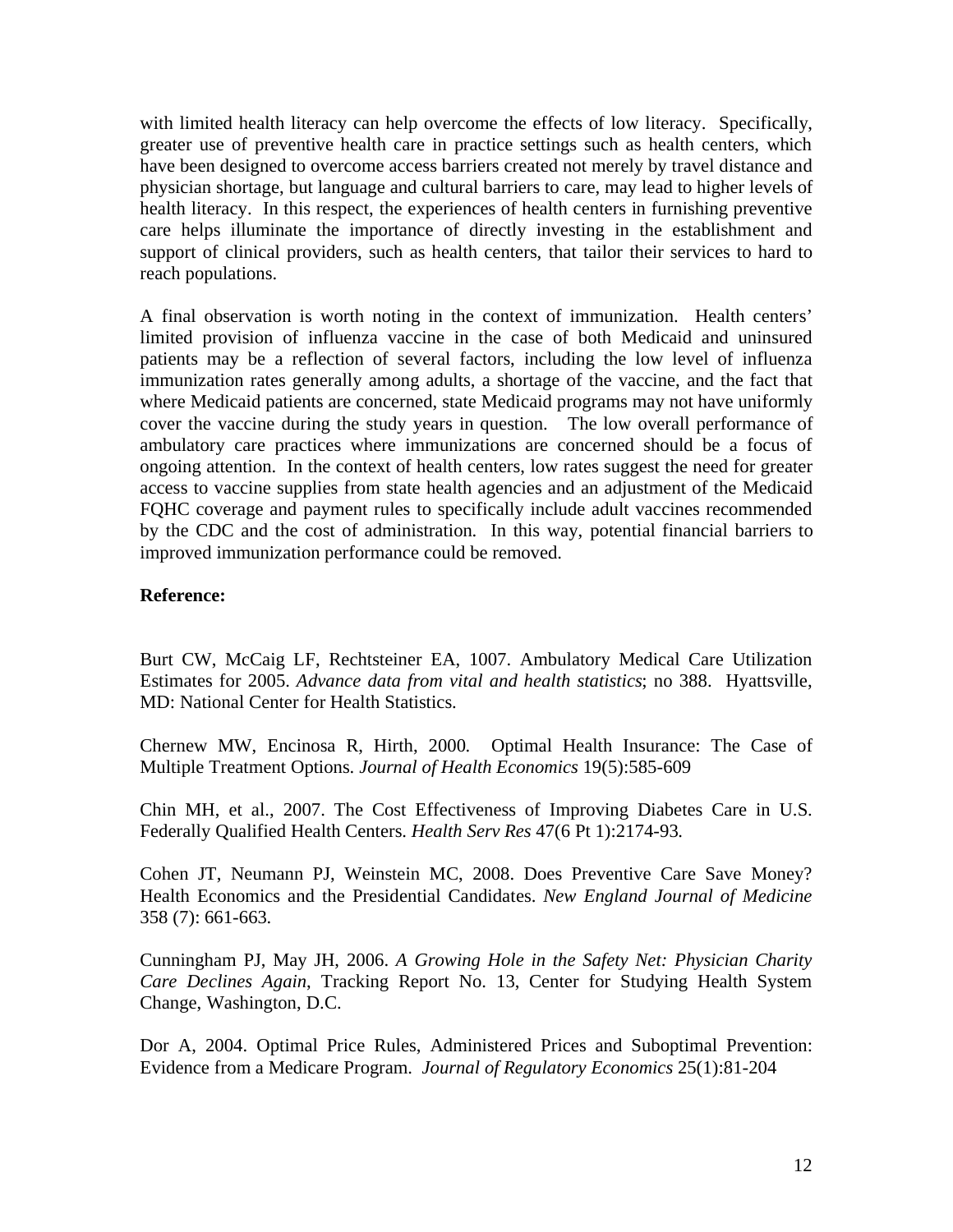Epstein J, 2001. The Role of Public Clinics in Preventable Hospitalizations Among Vulnerable Populations. *Health Services Research* 36(2): 405-420.

Grossman M, Goldman F, 1988. The Impact of Public Health Policy: The Case of Community Health Centers. *Eastern Economic Journal*. 14 (1): 63-72.

Hadley J, Cunningham P, 2004. Availability of Safety Net Providers and Access to Care of Uninsured Persons. *Health Services Research*. 39(5): 1527-1546.

Health Resources and Services Administration (HRSA), 2008. *Health Centers: America's Primary Care Safety Net Reflections on Succcess, 2002-2007*. ftp://ftp.hrsa.gov/bphc/HRSA\_HealthCenterProgramReport.pdf

Health Resources and Services Administration (HRSA), 2007. *2007 National Aggregate UDS data*. http://bphc.hrsa.gov/uds/2007data/National/NationalTable4Universal.htm.

Institute of Medicine, Committee (IOM) on Health Literacy. Health Literacy: A Prescription to End Confusion. (Nielsen-Bohlman L, Panzer AM, Kindig DA, Eds.) Washington, DC: National Academies Press; 2004.

National Association of Community Health Centers (NACHC), The Robert Graham Center and Capital Link, 2007. *Access Granted: The Primary Care Payoff*. http://www.nachc.com/client/documents/issues-advocacy/policy-library/researchdata/research-reports/Access\_Granted\_FULL\_REPORT.pdf

Rosenbaum S, Shin P, DeBuono B, 2007. Achieving Family Health Literacy: The Case for Insuring Children.

http://www.gwumc.edu/sphhs/departments/healthpolicy/chsrp/downloads/health\_literacy \_062207.pdf

Russell LB, 2007 Prevention's Potential for Slowing the Growth of Medical Spending www.nchc.org/nchc\_report.pdf

Shi L, Stevens GD, Politzer RM, 2007. Access to Care for U.S. Health Center Patients and Patients Nationally: How Do the Most Vulnerable Populations Fare? *Medical Care*  45(3): 206-213

Shi, L, Stevens, GD, 2007. The Role of Community Health Centers in Delivering Primary Care to the Underserved. *J Ambulatory Care Manage* 30(2):159-170.

Shi L, Starfeld B, Politzer R, Regan J, 2002. Primary Care, Self-rated Health, and Reductions in Social Disparities in Health. *Health Services Research* 37(3): 529-550.

Taylor J, 2004. The Fundamentals of Community Health Centers. NHPF Background Paper, August 31, 2004. National Health policy forum, The George Washington University.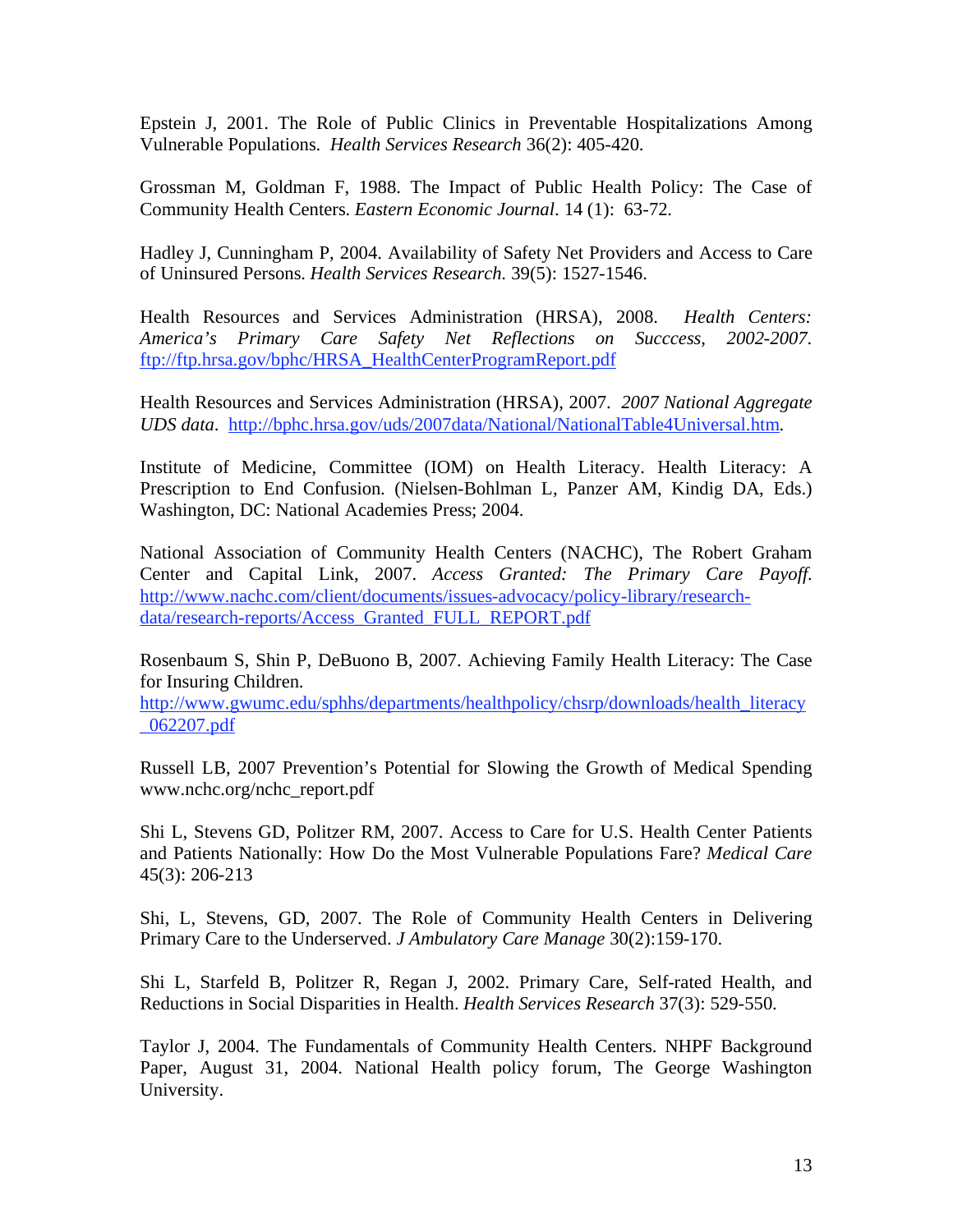Shin P, Finnegan B, Sharac J, Rosenbaum S, 2008. *Health Centers: An Overview and Analysis of Their Experience with Private Health Insurance*. Kaiser Family Foundation. http://www.kff.org/uninsured/upload/7738.pdf

Shin P, Finnegan B, Rosenbaum S. How Does Investment in Community Health Centers Affect the Economy? *Geiger Gibson/RCHN Community Health Foundation Research Collaborative. Research Brief #1.* February 2008.

Shin P, Markus A, Rosenbaum S, Sharac J, 2008. Adoption of Health Center Performance Measures and National Benchmarks. *Journal of Ambulatory Care Management* 31(1): 69-75.

Smith-Campbell B, 2005. Emergency Department and Community Health Center Visits and costs in an Uninsured Population. *Journal of Nursing Scholarship* 37(1):80-86.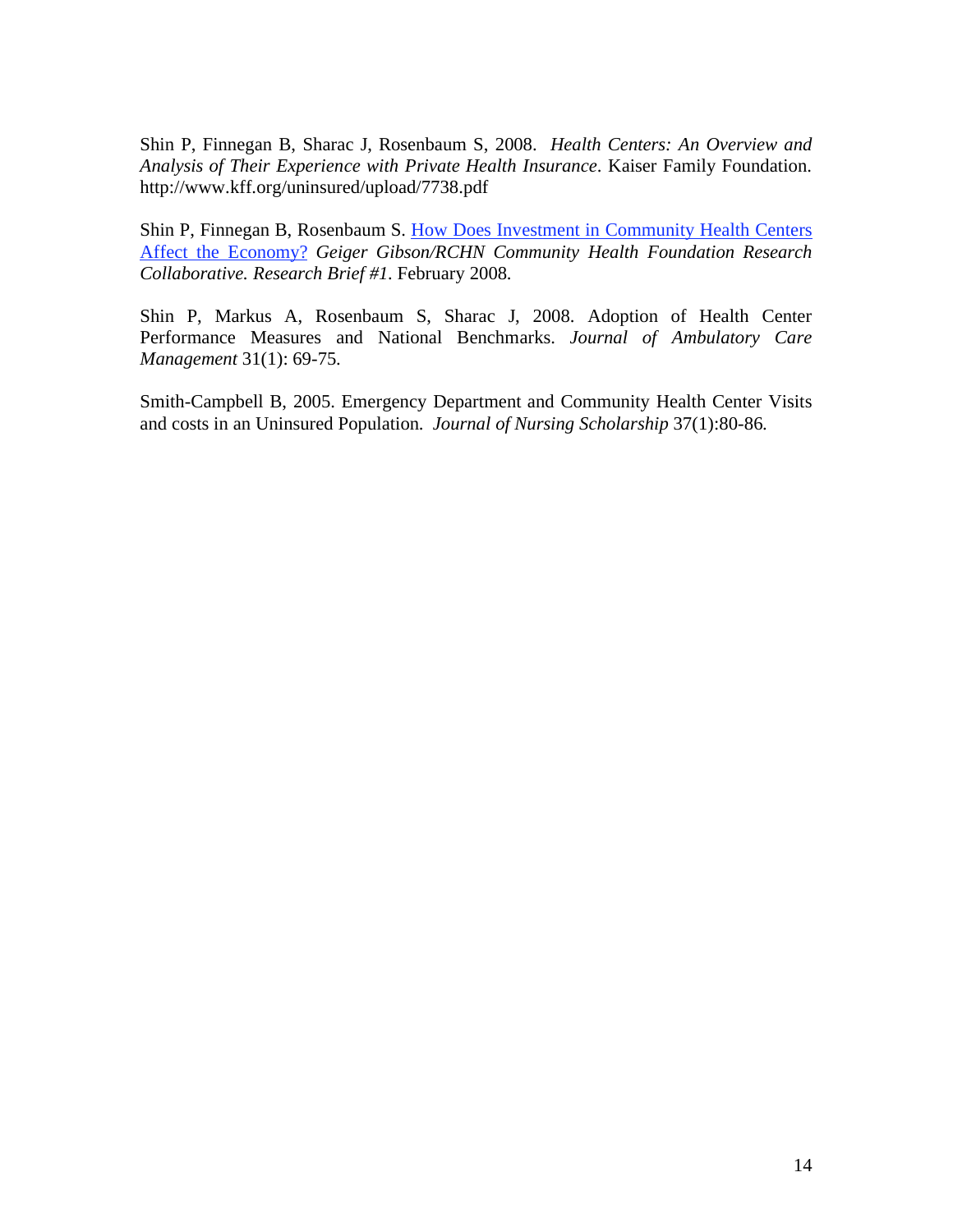### **Appendix: MEPS**

MEPS is a household survey for the U.S. civilian non-institutionalized population conducted annually by the Agency for Healthcare Research and Quality (AHRQ). We focused on adults ages 25-64. The 2004 MEPS survey, for instance, collected information on 34,403 individuals belonging to 13,018 households. It provides information on health care use, expenditures, sources of payment, and health insurance coverage, as well as demographic and socioeconomic variables. Unlike other comparable surveys, MEPS identifies community health centers explicitly as a primary healthcare category, and is therefore uniquely suited to our study. Pooling several years of data was necessary given the relatively small number of respondents visiting health centers in a given year. Age group definitions corresponding to the different procedures in our analysis were based on standard medical guidelines<sup>2</sup>. For this study, data from the 2002-2005 surveys were pooled.

Respondents in MEPS were asked if they received these services anytime in the past year. Our interest was in comparing use rates in community health centers and in other sources of outpatient care for two groups in particular: Medicaid beneficiaries and the uninsured. MEPS identifies persons who had Medicaid any time during the year of interview. From MEPS we were also able to identify the uninsured as those having no public or private insurance coverage anytime during the year, namely those who were continuously uninsured. We further conditioned our sample on using outpatient care of any kind, including doctor office visits, outpatient clinics, and community health care centers. Emergency room visits to hospitals were excluded. This allowed us to perform a valid comparison between users of CHC services and individuals who used similar services in other settings.

Pooling the 2002-2005 resulted in a sample of 6,925 persons ages 25-64 with Medicaid, and 13,531 uninsured, of which 380 and 420 respectively visited community health centers. To assure a valid comparison between the CHC and non-CHC patients, persons who did not obtain any outpatient care or visits from office based providers were excluded from our analysis. In addition, samples became smaller once we subset to the relevant age and gender grouping. These were as follows:

Medicaid

<u>.</u>

 Both sexes, age 25-64, N=5,580 of which 380 visited centers. Females age 25-64, N=4,069 of which 301 visited centers. Females age 40-64, N=2,246 of which 165 visited centers.

 $2$  Pap smears are recommended as of age 20. Cholesterol tests, blood pressure checks, and breast exams pertain to all ages in our sample. See www.Guideline.gov. We also explored PSA tests for prostate cancer among males over age 50. However, the sample sizes for CHC patients in the combined 2002-2005 MEPS data were too small for statistical comparisons ( $N < 50$  in each payer group).